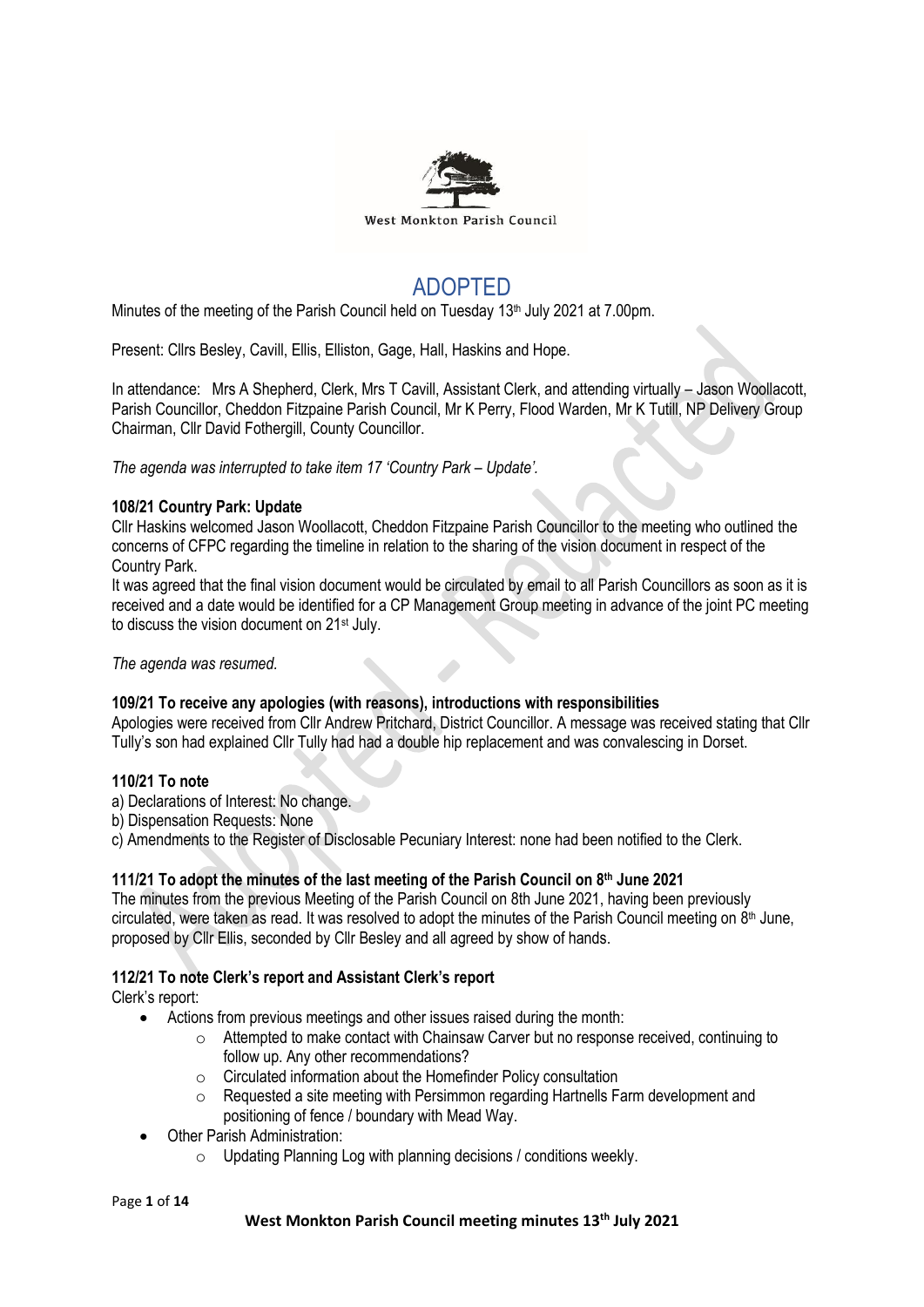- $\circ$  Community Website development with Somerset Web Services including developing articles for categories and making contact with organisations / businesses to ask if they would like to contribute an article.
- o Heathfield School regarding Hedge on boundary with Farriers Green which is encroaching on the footpath. Heathfield School have committed to carrying out work to cut back the vegetation.
- o WM Liaison Meeting arrangements, agenda and actions.
- o SCC Highways Meeting arrangements, notes and actions.
- o LGR correspondence with Parish Councils.
- o Request for new Dog Bin at Gotton, met with SWT at the proposed location.
- $\circ$  Thanks received from Creech St Michael PC for the new Bristol Gate to replace previously padlocked gate.
- o Submitted agreed responses to 5G and Ruishton NP consultations.
- o Development of additional Assistant Clerk's proposed roles / responsibilities
- BACH:
	- o Preparation for CCS Hallmark Status visit.
	- $\circ$  Meeting with the school regarding car park, some measures identified to prevent parent using the car park and walking across it.
	- o Committee Meeting to take place on 20th July
- Meetings last month:
	- 1st June WM Liaison Meeting
	- 1st June Planning Committee Meeting
	- 4th June SLCC Branch Meeting
	- 8th June Parish Council Meeting
	- 10th June Virtual Parish Surgery
	- 14th June Country Park meeting with SWT
	- 14th June Joined Kingston St Mary PC meeting regarding LGR
	- 22nd June Meeting with School regarding use of BACH Car Park
	- 23rd June SCC / Parish Council Forum re LGR
	- 23rd June SCC Highways Meeting
	- 23rd June A358 Community Forum
- Meetings this month:
	- 5th July Country Park meeting with SWT
	- 6th July WM Liaison Meeting with SWT
	- 6th July Planning Committee Meeting
	- 8th July Parish Surgery
	- 13th July Parish Council Meeting
	- 19th July Country Park meeting with SWT
	- 20th July BACH Committee Meeting
	- 21st July SCC / Parish Council Forum re LGR
	- 23rd July Audit Working Party Meeting
	- 23rd 24th July CP Consultation Events
	- 28th July SWP Recycle More Briefing

## Assistant Clerk's report:

- Actioned decisions made by Council.
- Attended virtual meetings of Cheddon Fitzpaine PC, Parish Surgery, WM Liaison, Highways, SCC LGR updates.
- Distribution of daily and weekly newsletters ref corona virus pandemic.
- Parish administration
	- $\circ$  Ordered new noticeboard for School Road Co-op 19.3.2021 stated delivery time was  $6 8$ weeks. Checked progress with order Monday 17 May, 3-4 weeks more. Phoned 22/6/21 – noticeboard delivered 24th June 2021.
	- o On-going liaison with Lengthsman's Services regarding jobs and priorities in the parish.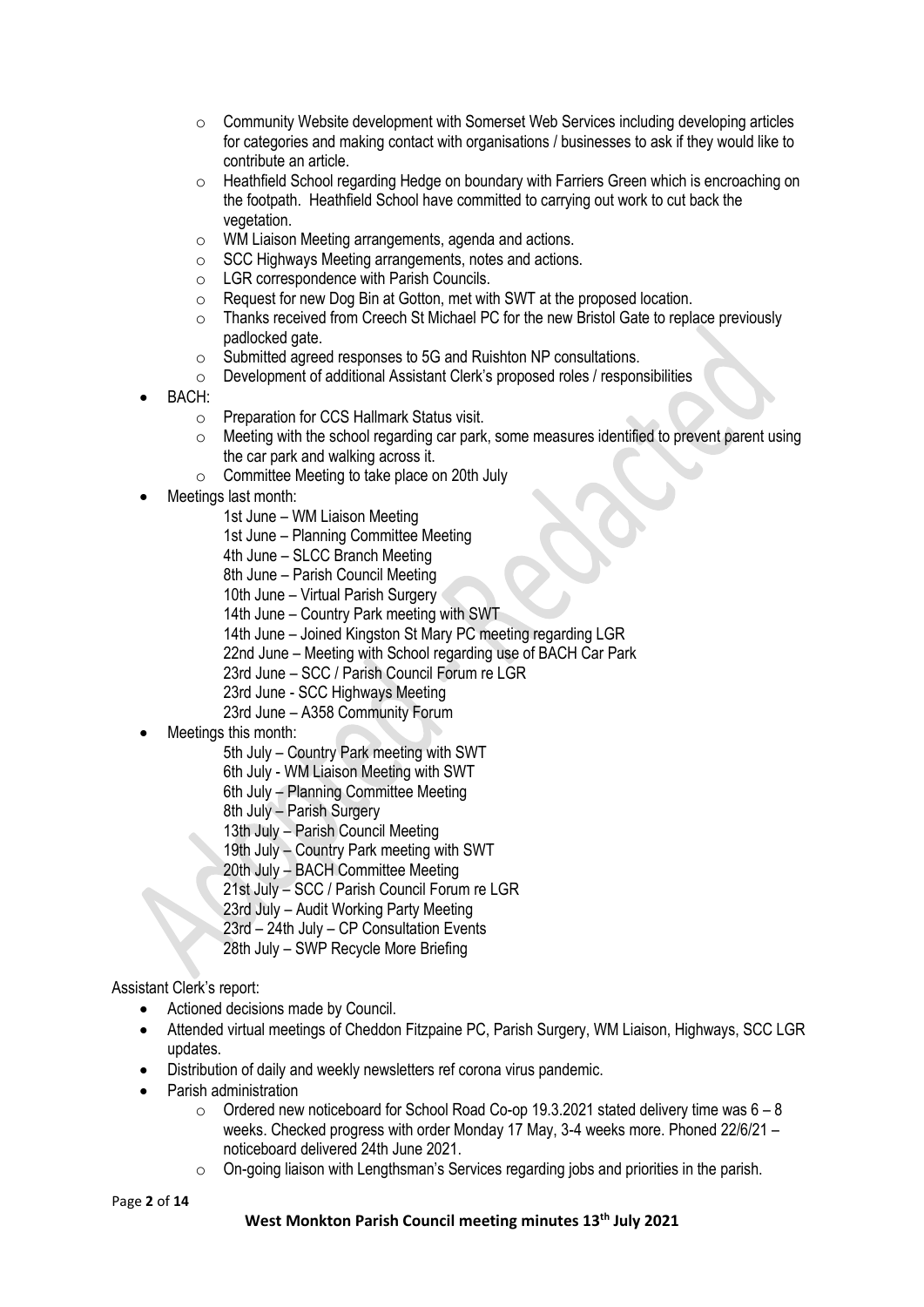- $\circ$  Julian Grant is new SWTC appointment for bins, Chris Poole is new appointment for grass cutting. Met Julian at M Elms bus shelters and discussed options for bins for each shelter – he will try to source a bin with a recycling compartment. Quote in Finance Report.
- o Drafted job spec for assistant clerk community development officer.
- $\circ$  Organised purchase of strimmer and Lantra training for its use. Ordered x 2 chainsaw combi kits protective wear.
- Neighbourhood Plan
	- $\circ$  Finalised proof reading amendments to Main Document suggested by Mike Batsch, and contributions from other Councillors. Document now 'finished'. Submitted to A.Rhodes for informal comment 17 June.
	- o Finished updating 'Basic Condition statement', 'Sustainability Audit' 'Change' document, ready for approval before onward progress.
- CIL projects:
	- $\circ$  Keep Shaun up to speed with footpaths project including supply of materials such as postcrete.
	- o T-M accounts (within project sum agreed).
- Planning
	- $\circ$  Applications forwarded and powerpoint presentations prepared. Check applications for compliance with NP. Request extensions to consultation period when required.
- Climate change
	- o On-going with B Turner.
	- o Wildflower seed Initiative, ongoing, meeting with Bethan and Amy for update and moving forwards to competition details and prizes. Cups discussed, the trophies held by WM PC will not be awarded, but small trophy cups purchased for the event. Bethan to buy decorative ribbon.
- Finance / Audit Working Party
	- o Purchased bean bags, first aid kit, accident book, Sharpie pens for Youth Club (within grant agreed).
	- o Made donation to Crimestoppers as agreed
	- $\circ$  Ordered picnic tables, have been delivered to 2 Hill Farm Cottages. Earth anchors ordered not yet delivered.
	- $\circ$  Sent in Unity Trust Bank application, application successful. Opened internet access to the account.
	- o End of year AGAR submission of required documents and publication of dates of Electors **Rights**
	- o Paid for logo to enable forward progress with Monkton Matters.
	- o Prepared detailed first quarter bank reconciliation
	- o Made first quarter vat reclaim

## **113/21 SCC Report from Cllr D Fothergill**

Coronavirus infection rates: The up to date number of Covid cases in Somerset confirm a significant rise. The figures currently stand at 145 per 100,000 in Somerset. The number of cases has risen significantly in the last 4 weeks. The number of total deaths across the County is currently 19% below the 5-year average.

Despite significant progress and even for those who have had both jabs it is vitally important to remember, to observe Hands-Face-Space and to Ventilate indoor areas at all times.

Road map out of lockdown: The final stage out of lockdown delayed until July 19th (with a July 5th review) is subject to Government assessment on four key criteria:

- the vaccine deployment programme continues successfully
- evidence shows vaccines are sufficiently effective in reducing hospitalisations and deaths in those vaccinated
- infection rates do not risk a surge in hospitalisations which would put unsustainable pressure on the NHS
- the assessment of the risks is not fundamentally changed by new variants.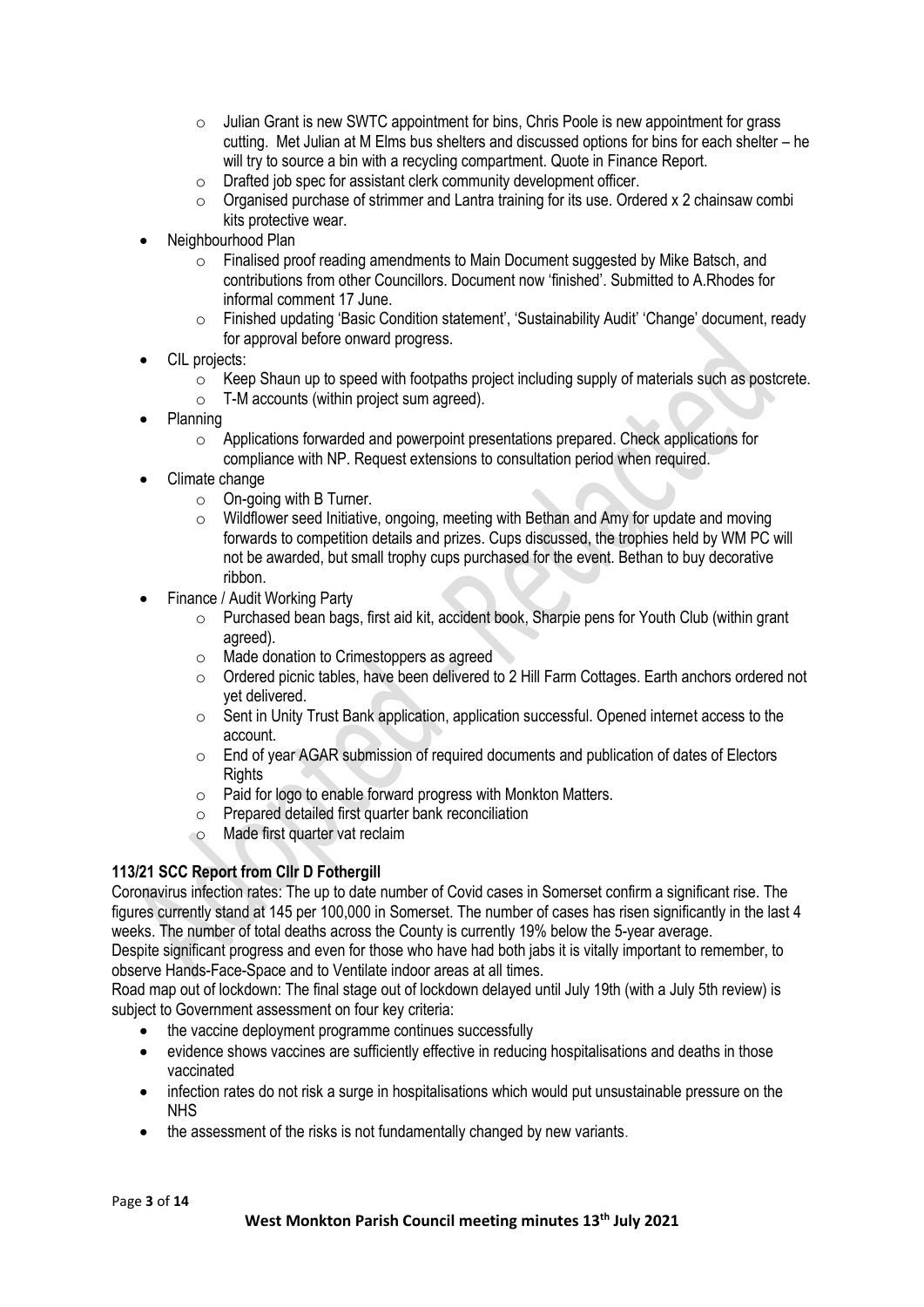By this date the Government hopes to be in a position to remove all legal limits on social contact and to reopen remaining premises, including nightclubs. The final easing of restrictions on large events, performances and life events such as weddings will also be subject to the analysis of the outcomes from certain pilot events. Somerset Coronavirus Support Helpline: A single phone number continues to be available for anyone in Somerset who needs Coronavirus-related support. 0300 790 6275, is open seven days a week from 8am to 6pm. Vaccination programme roll-out: Somerset continues to have one of the highest vaccination rates in the country with the latest figures showing over 700,00 doses (both 1st and 2nd) Take up rates of both doses is very high: 80+ (96%), 75-79 (100%), 70-74 (98.3%), 65-69 (90.4%), 60-64 (95.2%), 55-59 (91.7%) and 50-54 (84.5). First dose rates are currently 45-49 (84.9%), 40-44 (90.4%), 35-39 (81.6%), 30-34 (71.5%) and 25-29 (44.2%). One Somerset: An announcement on the future of local government in Somerset is expected from the Government before the Parliamentary summer recess on 22nd July. For more information visit: [www.onesomerset.org.uk](http://www.onesomerset.org.uk/)

Consultation on A38 Burnham to Bristol airport upgrade: Proposals to make improvements to one of Somerset's key roads are being shared with the public. Somerset County Council and North Somerset Council are working in partnership on a number of proposed schemes on the A38 Burnham-on-Sea to just outside Bristol. The scheme seeks to improve journey reliability times, road safety and better connect local communities – whether by car, public transport or active travel. The public are invited to comment on these plans using the interactive map on the engagement website, https//:a38mrn-engagement.com The feedback will help inform the A38 Major Business Case that will be submitted to Government for approval later in the year.

Tackling Somerset's Childminder shortage: The number of registered childminders in the county has decreased by over 31% since September 2015. In response, Somerset County Council has been working hard to boost numbers and is tackling the shortage of childminders across the county. In addition to a 'Golden Hello' grant worth £250.00, guidance and training is being offered to newly registered childminders which supports them through Ofsted registration and beyond. Anyone interested in attending an information session on Wednesday 21 July (6.30-7pm) is urged to register through: [http://www.eventbrite.co.uk/e/childminding-in-somerset-virtual](http://www.eventbrite.co.uk/e/childminding-in-somerset-virtual-information-session-tickets-157986252133)[information-session-tickets-157986252133](http://www.eventbrite.co.uk/e/childminding-in-somerset-virtual-information-session-tickets-157986252133)

Pioneering Climate adaptation website: A new web-based app gives the opportunity to explore the impacts of climate change on the Somerset Levels. The app, created as part of the Adapting the Levels project to help local people turn individual ideas into plans for collective action, focusing particularly on the challenges of flooding and drought. Adapting the Levels has worked with SCC, Somerset Wildlife Trust, Farming and Wildlife Advisory Group, Parish and Town councils, businesses and communities to create draft pathways, which are available to explore online. Everyone is invited to view the pathways, comment and add ideas, by visiting [www.adaptingthelevels.co.uk](http://www.adaptingthelevels.co.uk/)

Investing in Children and Young people: An ambitious and innovative approach to improve the life chances of Somerset's highest needs children has given the green light. The ten-year programme will deliver a new way of working which will address the needs of Somerset's most complex children and young people who are cared for by the Council. The council will be seeking a strategic partner(s) to provide up to 10 new small homes in Somerset, linking these to foster carers and therapeutic education to provide a seamless service that will help children and young people to grow and flourish. Combining foster care and small homes will offer young people the experience of a stable home environment and the opportunity to live with a family when they are ready. Skilled therapists from different agencies and teachers will work together to provide wraparound support designed to meet their individual needs.

Special Educational Needs Survey: Parents, carers, children, young people and practitioners are being asked to complete a short confidential survey to help shape services for children and young people with special educational needs and/or disabilities (SEND). Together with NHS Somerset Clinical Commissioning Group and the Somerset Parent Carer Forum, SCC are keen to hear views of children and young people who have SEND, their parents, carers and families, and the practitioners who support them. The short survey will close on Friday 9 July. [www.somerset.gov.uk/360survey](http://www.somerset.gov.uk/360survey)

Cllr Fothergill was asked if there would be a repairs programme in place to repair the damage to the roads, caused by the increased use of the 'back lanes' particularly Maidenbrook Lane, Goosenford, and Greenway during the closure of the A3259 at Yallands Hill.

## **114/21 SW+T Council reports from Cllrs Cavill**

Cllr Cavill reported on the following: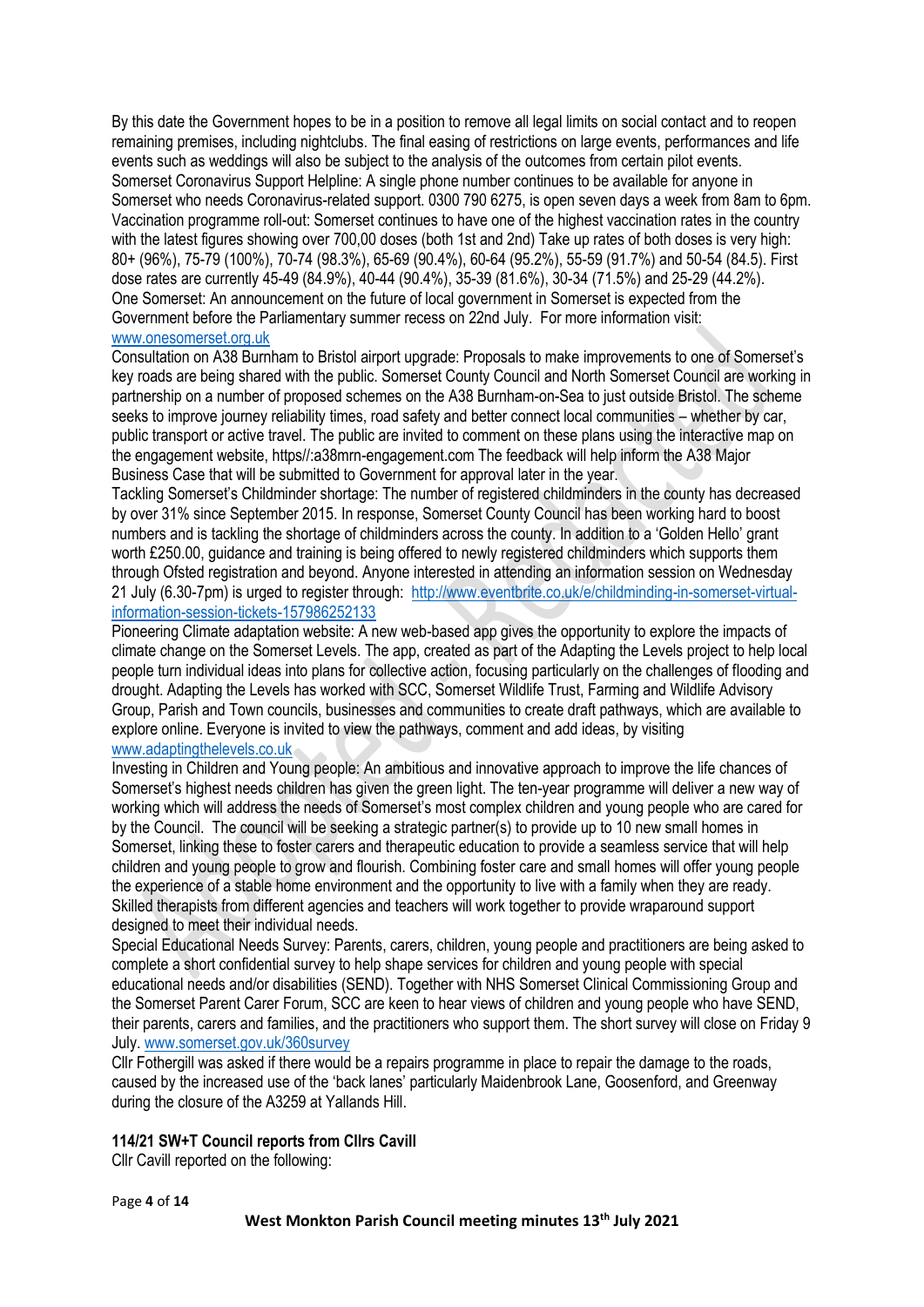Garden Town Design Guide Consultation – currently live and briefing events are taking place. The consultation runs until 19th August 2021.

Carbon Zero Policy – 54 new zero carbon properties have received planning approval in the SWT area and 28 more are proposed for Taunton. The properties will be built by SWT and used as a showcase to developers. Phosphates – 93 Planning Applications are currently being held up in the Taunton Deane / West Somerset area due to phosphates. It has been nearly 12 months since the letter was received from Natural England and although a calculator has been agreed, mitigation sites haven't all been established yet. Progress is slow and some developers are walking away from the area.

Taunton Town Council – involved in the establishment of the Town Council – consideration is being made about incorporating areas of neighbouring parishes in the Town Council. This would require a boundary review. Retrofitting existing Council House stock – involved in a task and finish group established to retrofit homes. West of Greenway – Option agreements fell due in December and the landowners have decided to market the land. There may be a risk to the acquisition of land for the Somerset Wood.

### *The agenda was adjourned*

### **Public Question Time**

Cllr Gage reported that the grill in front of the telephone box to stop water from going inside it is blocked and needs to be cleaned.

Cllr Gage reported that he had asked the Lengthsman to cut the hedge at New Cross to improve the view from the bench.

Cllr Gage reported that some of the wooden bollards at New Cross were missing. Clerk confirmed that the missing bollards had been reported to SCC Highways.

Cllr Gage reported that the vegetation along the footpath between Aldi and Creech Castle was overgrown. Clerk confirmed that the issue has been reported to SCC Highways.

Cllr Gage reported that water quality test kits may be available from Wessex Water for the Parish Council to check the quality of water in streams.

Cllr Gage requested an update regarding the attenuation ponds in MH1. Despite the heavy rainfall on 4<sup>th</sup> July, the attenuation ponds had no water in them.

Cllr Gage requested that an Officer from Wessex Water attend a future PC meeting.

**Alberta Controller** 

| Cllr Haskins reported that he had received correspondence from Airband with Wayleave |  |  |
|--------------------------------------------------------------------------------------|--|--|
| documents that weren't correct.                                                      |  |  |

Cllr Haskins reported that he had cut the area of grass on the green triangle at the end of The Street in West Monkton following complaints about the condition of the area. It was suggested that an area of wildflowers or similar could be included on the green triangle.

Cllr Hope reported that the hedge at the end of School Road needs cutting as it is growing into the pavement.

Cllr Hope asked who is responsible for replacing the bollards on Bridgwater Road near the school where the road thins. Clerk confirmed that it is the responsibility of the developer.

Cllr Elliston raised that members of the public have enquired about adding wildflowers to road verges, in particular the ERR.

Cllr Besley raised the matter of the ragwort along the ERR.

Clerk raised a question received from a member of the public in advance of the meeting that asked what measures will be put in place for when the WRR opens to ensure its use.

## **115/21 Planning**

Page **5** of **14 a) To consider recommendations from the WMPC Planning committee on applications received by 6 th July 2021 (listed on SW+T Council website); and to consider any others to date**

Clerk to make enquiries.

Clerk to follow up with Planning Enforcement and copy Cllr Cavill in. Clerk to make enquiries and request Wessex Water Officer attendance at a further meeting.

Clerk to request permission from SWT.

Clerk to report to SCC Highways.

Clerk to check that bollard replacement is on the list of MH1 issues. Item to be added to the August Planning Agenda to discuss.

Clerk to chase Persimmon about the removal of ragwort. Clerk to respond to confirm the measures being investigated by SCC Highways.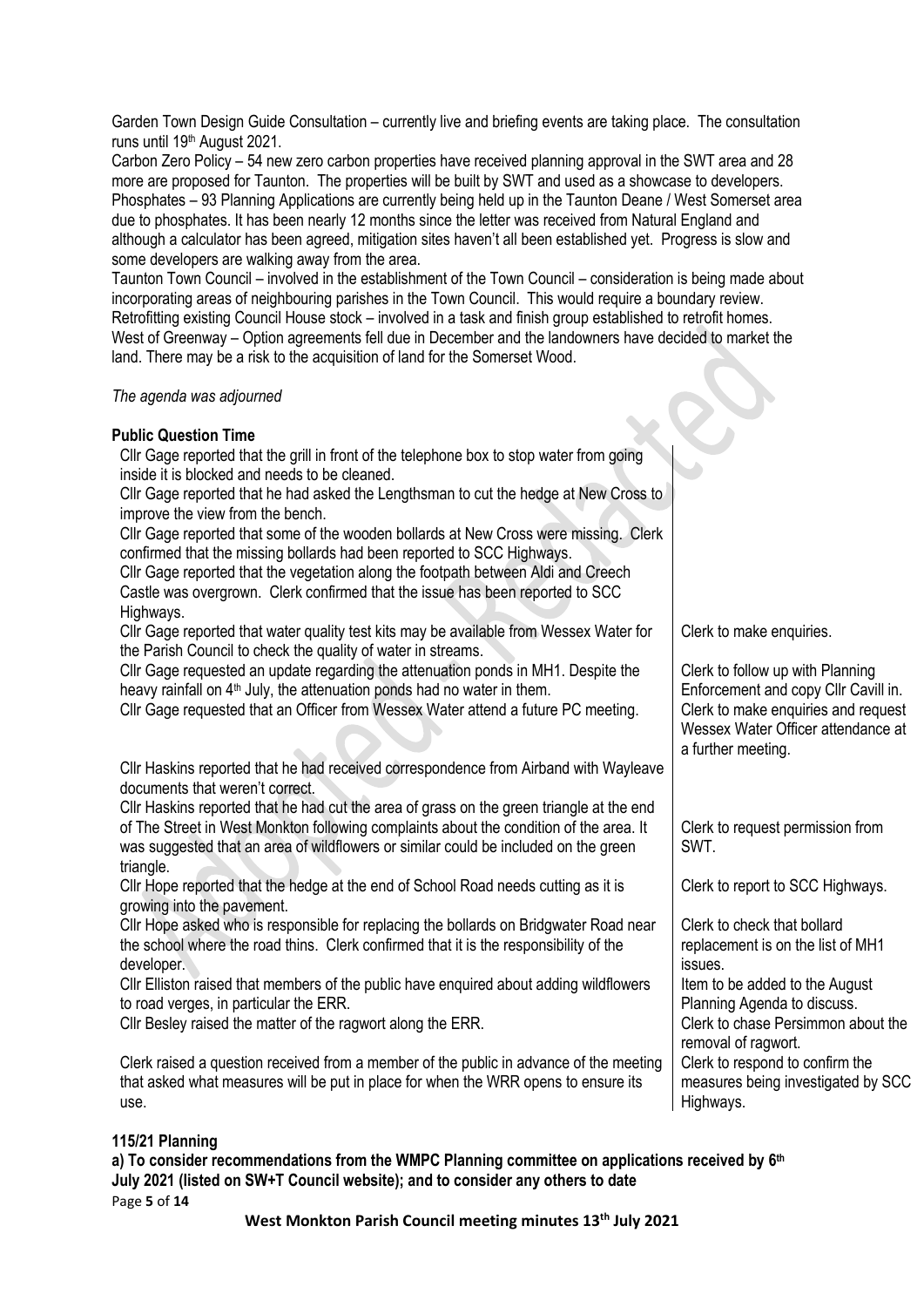The following recommendations from the WMPC Planning Committee on 6<sup>th</sup> July were considered. It was resolved to approve the recommendations for submission, proposed by Cllr Besley, seconded by Cllr Elliston and agreed by show of hands.

48/20/0031 Demolition of bungalow and outbuildings with the erection of 4 No. dwellings with associated works at The Orchard, Blundells Lane, West Monkton. (Extension to make comments until 6th July) Parish Council supports amendments to the application, noting that the reconfiguration and layout of the four dwellings has been done in consultation with the SWTC Placemaker.

It was noted that some of the NP policies did not seem to have been addressed.

WM&CF NP Policy H5 Buildings and climate – emerging policy:

No evidence shown of:

- Materials used carbon emission need more information
- Orientation for maximum solar gain not clear, roof strength to accommodate pv units not indicated
- Water resilience not indicated
- Ground source or other heating
- EV charging points

Policy R1 Dark skies

Lighting information not given: All lighting on site should be downlit and LED

Policy R2 Green spaces and wildlife

Biodiversity measures eg swift boxes bat boxes not shown

#### Policy R3 Flood attenuation

Water butts or other rainwater capture solutions should be installed to collect rainwater runoff from roofs not indicated in plans. Noted that road will be semi permeable. The stream running along the road boundary of the site and draining water from West Monkton towards A3259, is frequently full and so rain water runoff must be dealt with, so that the stream is not overloaded to cause flooding at the junction of Blundells Lane with the A3259.

It was noted that phosphate mitigation measures had not been included in the application.

48/21/0038/VSC Variation to Section 106 agreement on application 48/05/0072, to amend Clause 12, Mortgagee in Possession of the Agreement, and replace with mortgage exclusion clause to enable the applicant to borrow on a Market Value Subject to Tenancy (MV-STT) basis on 17, 19, 21 and 23 Bishops Close, 42, 44 - 57 inclusive, 59, 61, 63, 65, 67, 69, 71, 73, - 86 inclusive, 88, 90 Hardys Road, 6 - 7 inclusive, 25-28 inclusive Schofield Close, 2, 4, 6, 8 Ginger Place, 22, 24, 26, 28 Leaches Mead, Taunton

The Parish Council has no comment to make on this application, but as a general note appreciates being informed about a variation to S106 agreements, which has not always been the case.

48/21/0039/T Application to fell one Ash tree and to carry out management works to one Ash tree included in Taunton Deane Borough (West Monkton No.1) Tree Preservation Order 2001 at 64 Mead Way, Monkton Heathfield (TD897) The Parish Council has no comment to make on the proposed tree works.

48/21/0040 Change of use and conversion of first floor of garage to holiday let accommodation at 24 Burlinch, Burlinch Lane, West Monkton The Parish Council supports this application. Relevant NP Policies H2 Materials The Parish Council noted that the materials used are climate resilient and sustainable.

Page **6** of **14**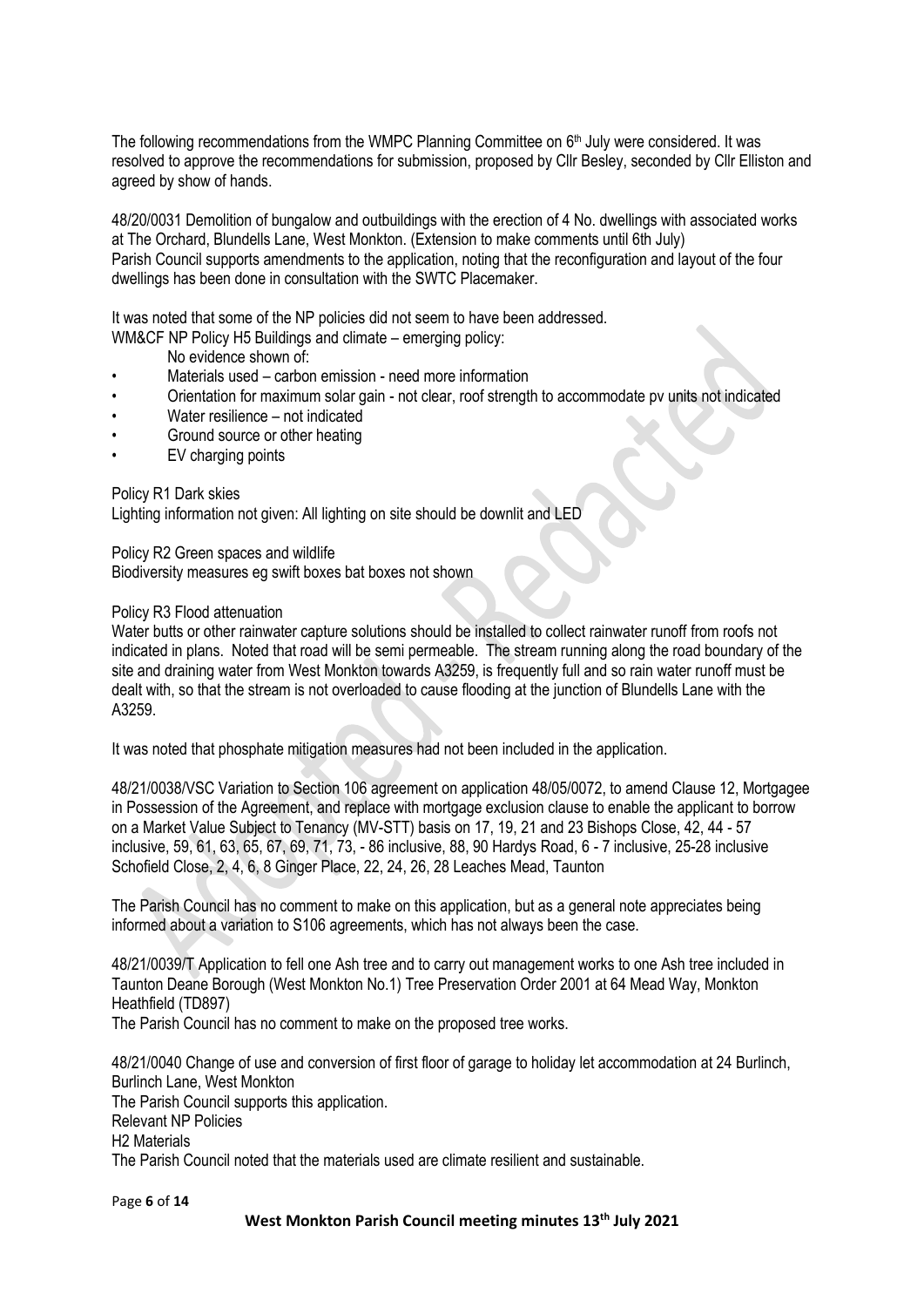H5 Building and Climate change – emerging policy

It is suggested that measures should be in place to encourage water resilience, to re-use rainwater, install ground source or other heating, and pv panels. Add permanent biodiversity measures e.g. bee bricks, bat boxes, swift boxes.

#### R1 Dark Skies

All external lighting must be LED and downlit, and movement activated.

#### R2 Green space and wildlife

Noting that the surrounding area has been environmentally sympathetically restored, it is expected that the green surroundings will be enhanced and protected to maximize the potential to deliver Somerset Pollinator Action Plan

#### R3 Flood attenuation

Water attenuation measures should be in place such as water butts to collect rainwater runoff from roof, and phosphate mitigation.

#### R6 Trees and hedgerow

Protection of existing trees and hedgerows has been well demonstrated on the site, NP recommends use of native British species in future planting.

48/20/0050 Erection of a 66 bedroomed care home (Class C2) with associated parking, access and landscaping at Heathfield Industrial Park, Hardys Road, Bathpool

The amendments to the fenestration and materials were discussed. In a vote by show of hands, the majority of the Parish Councillors supported the amendments. There was one abstention.

14/21/0024 Application for Outline Planning with all matters reserved, except for access and landscaping, for the erection of up to 35 No. dwellings with associated works, formation of access, landscaping, ground engineering and drainage works on land to the west of Derham Close, Creech St Michael

In view of the fact that Creech St Michael Parish Council had not received this application from SWTC, and had deferred it's consideration until August, it was agreed to defer comments invited from West Monkton PC, (as an adjacent Parish to a significant planning application) until the August WMPC Planning Committee.

#### **b) To note that Planning decisions made are available on SW+T Council website filed under the application number**

Decisions noted.

## **116/21 MH developments**

**a) Update** 

Cllr Cavill confirmed that SWT have reported that a planning application in respect of MH2 is expected from the developers shortly.

#### **b) Poor condition of MUGA at Hob Close**

Clerk confirmed that following the WM Liaison meeting on  $6<sup>th</sup>$  July, the condition of the MUGA was reported to SWT Heath and Safety who have since responded to say that it is the responsibility of the developer. ROSPA inspection reports requested from Persimmon, who have replied to indicate that the reports are out of date and invalid. This information has been passed to SWT and a response is awaited to confirm whether the play areas should be open to the public without valid ROSPA inspection reports.

A discussion followed about whether the Parish Council should commission ROSPA inspections of the MH1 play areas. It was agreed that the Clerk would obtain a quote to carry out the inspections and circulate it to Councillors with a view to it being approved by email. Proposed by Cllr Besley, seconded by Cllr Cavill and all agreed.

#### **c) Hartnells Farm Development and related sewer works on Heathfield Drive: Update**

Page **7** of **14** Cllr Cavill confirmed that work is continuing in relation to the sewer works as it is not yet operational.

**West Monkton Parish Council meeting minutes 13th July 2021**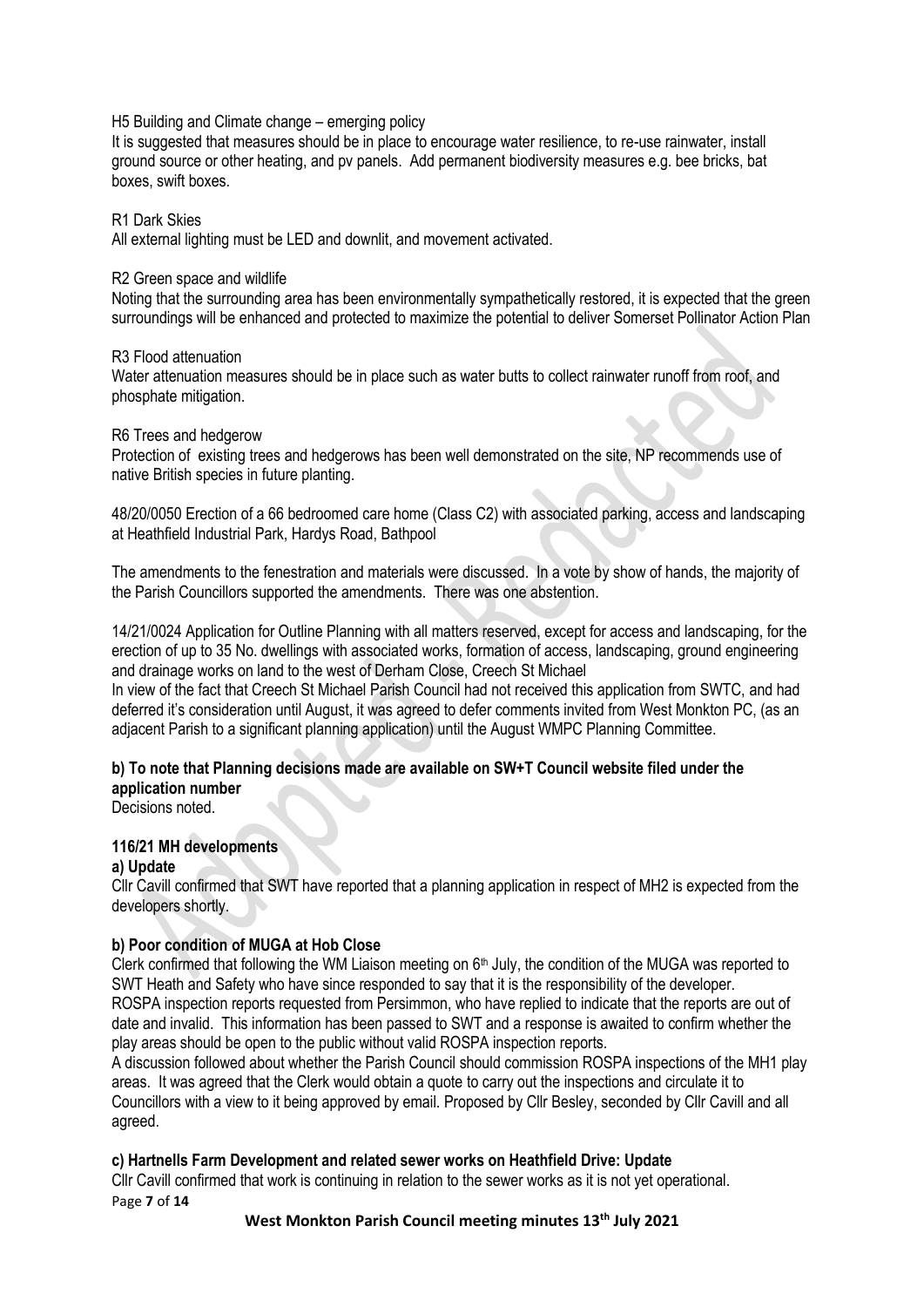Cllr Fothergill to find out from SCC Highways if the contractor is required to undertake any remedial work on Heathfield Drive.

## **d) Feedback from WM Liaison Meeting on 6 th July**

Clerk confirmed that the Hartnells Travel Plan information has been received following the meeting.

Clerk also confirmed that information about the S106 agreement in relation to the retail units has been passed to Simon Fox to investigate if a variation has taken place.

Clerk confirmed that an invitation to future WM Liaison meetings has been sent to representatives of Persimmon and Redrow. A response is awaited.

#### **e) Regeneration of former Taunton Land Rover site, Bridgwater Road.**

Clerk confirmed that an update had been received from Savills. The Planning Application is almost ready and is expected to be submitted in a week or so. Savills will advise the PC when it is submitted. Savills also confirmed that the consultation resulted in a few queries about the types of activities that will take place in the proposed units and also confirmed that a number of people had been in touch expressing an interest in operating businesses from the proposed units. All of the responses to the consultation will be included in the Statement of Community Involvement which will accompany the Planning Application.

### **117/21Community Development Projects**

#### **a) New Assistant Clerk – Community Development Officer Role**

The proposed job description that was circulated in advance of the meeting and discussed at the July Planning Committee meeting was discussed.

Cllr Elliston suggested two amendments regarding the essential experience / skills required for the role. Clerk to amend and send to Cllr Haskins for final sign off following which the role will be advertised. Proposed by Cllr Ellis, seconded by Cllr Elliston and agreed with all in favour apart from Cllr Gage who abstained from voting.

### **b) Sports Pitches**

Cllr Cavill confirmed that the situation remained the same. In order for the FA to support the change of use of the pitches from senior football to rugby and cricket, they need to be satisfied that there will be an adequate supply of junior football pitches for future need.

Cheddon Fitzpaine PC have identified a potential piece of land near Tudor Park which could be used for parking, and provision of a toilet, adjacent to the Waterleaze football ground. Cheddon Fitzpaine PC are starting to make enquiries about acquiring the piece of land and developing a plan to satisfy the FA.

#### **c) Additional pedestrian crossing of A38 at Bathpool**

Cllr Fothergill confirmed that this proposed additional pedestrian crossing or footpath widening can be put forward as a Small Improvement Scheme in September / October. Cllr Fothergill confirmed that each County Councillor can only put forward one scheme for their whole area.

## **d) CIL Projects**

#### **Footpaths / Renewing gates and stiles: Update**

Assistant Clerk confirmed that the Lengthsman still has three gates / stiles to replace. The Lengthsman will do this work as soon as he is able to.

#### **Tacchi Morris Grant Application: Update**

Assistant Clerk confirmed that the end of project information has been received from Tacchi Morris. The cost of the project came within £300.00 of that budgeted. It has been agreed with Tacchi Morris to keep the £300.00 available to them until September for launch. If the remaining £300.00 is not spent it would be returned to the CIL pot for spending on other CIL projects.

#### **Aginhills Footpath Diversion: Update**

Cllr Cavill provided an update. Relevant land owners have been invited to the Country Park consultation event on 24<sup>th</sup> July so that they can see how the Country Park plans are linked to the footpath diversion.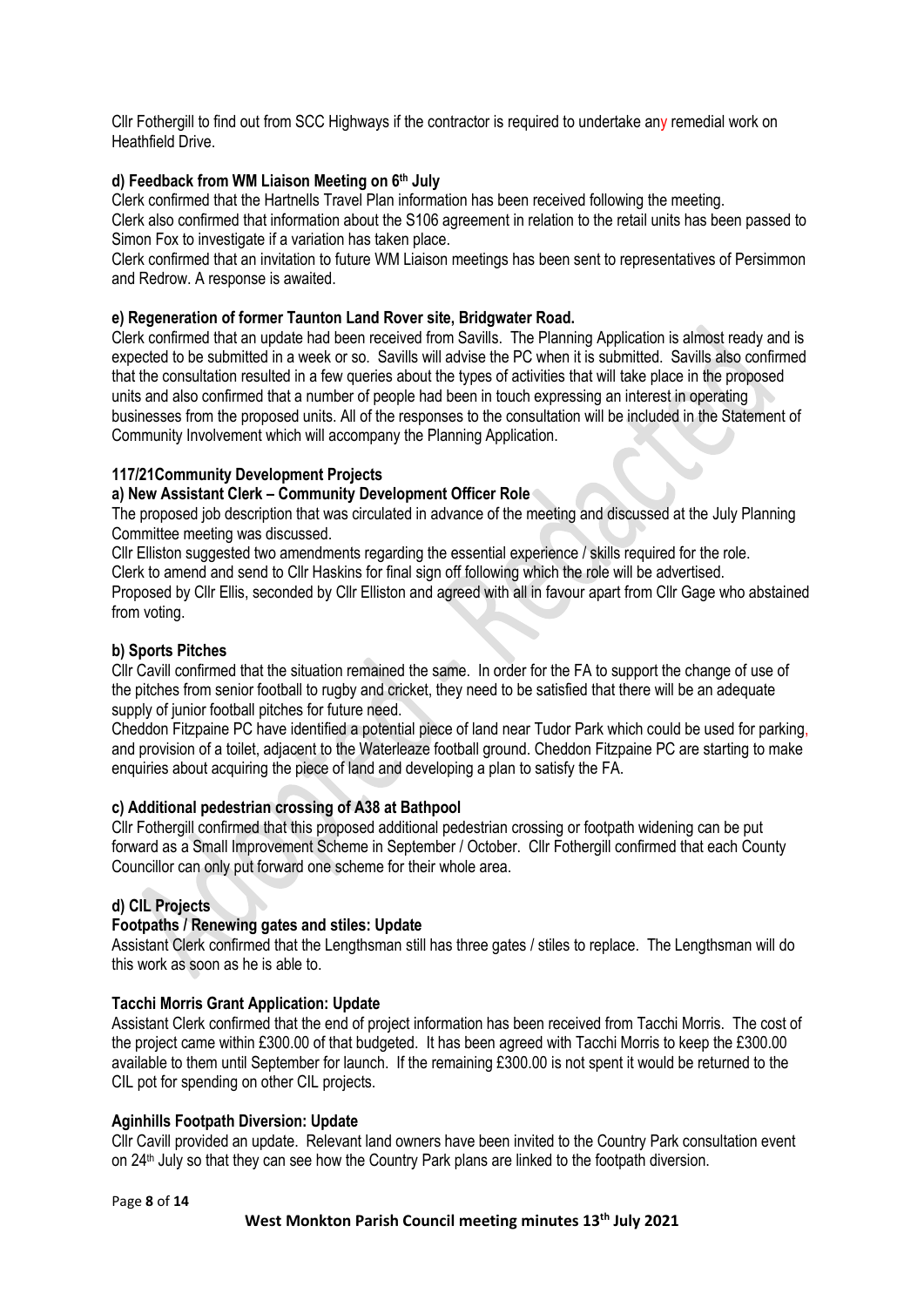## **118/21 Community**

## **a) Update; Cllr Elliston**

Cllr Elliston confirmed that he did not have much to report. The community are in some dismay with the ongoing road chaos in the parish. Cllr Elliston asked if the Parish Council would be willing to engage someone like British Beekeeping or another similar organisation to design some ideas for wildflower areas on road verges. Cllr Cavill to find some contacts and pass them to Cllr Elliston. The issue of working on the highway was discussed and the requirement for those working on the highway to hold a specific qualification.

Cllr Elliston also reported that there had been some thefts from gardens in MH1, youths messing around on equipment at the Cricket Club and incidents of joggers being intimidated. All issues have been reported to the police.

## **b) Community Website Update**

Clerk provided an update on the community website.

Cllr Elliston reported that he was developing a directory of local businesses for inclusion as an article on the website and requested confirmation of the best way to send this information to Somerset Web Services for inclusion and whether an excel document was acceptable. Clerk to check.

## **c) Funding opportunities**

Clerk confirmed that the funding which is available to Parish Councils for projects that enable reconnecting communities and opening up safely is being administered by SALC and Expressions of Interest can be submitted in August. It was agreed that an item would be added to the August Planning Committee Meeting agenda to discuss and inform the Expression of Interest that the PC would submit.

## **119/21 Environmental**

## **a) Climate Action Programme for the Parish – update**

Clerk summarised the report provided by Bethan Turner, All About You showing the level of engagement on Facebook on Climate Action communications.

Clerk confirmed that the PC originally commissioned Bethan Turner to work with the Parish Council for a period of 6 months. This period has come to an end. Clerk asked if the Parish Council would like to continue to use Bethan Turner so that she can continue to support the planting initiative and support the Parish Council with the launch and ongoing management of the Monkton Matters website. It was proposed by Cllr Besley, seconded by Cllr Elliston and agreed with all in favour to continue to use Bethan Turner's services for a further 6 months.

## **b) Co-op noticeboard – update**

Assistant Clerk confirmed that the noticeboard has been delivered and is awaiting installation.

## **c) Defibrillator – update**

Clerk confirmed that the defibrillator is with Tacchi Morris and is awaiting installation by an electrician.

## **d) Land next to Old West Monkton Primary School – update**

Clerk reported that a member of the public had been in contact expressing concerns that the area is becoming overgrown again and the brambles are beginning to get out of control. Assistant Clerk to request that the Lengthsman spray the brambles and keep the area strimmed.

## **e) Picnic Benches – update**

Assistant Clerk confirmed that the picnic benches have been delivered and are awaiting installation.

## **120/21 Local Government Re-Organisation – update**

Clerk summarised the responses received from Parish Councils who have all responded to confirm their willingness to enter a dialogue about forming an LCN. It was agreed that an SCC Officer should be in attendance at a joint meeting with all PCs; Clerk to respond to Carlton Brand at SCC to confirm and then arrange a convenient date for a meeting to take place.

## **121/21 Reports, including recent developments, matters to consider and decisions to be made: a) Bathpool Flood Warden: Mr Kevin Perry**

Page **9** of **14**

**West Monkton Parish Council meeting minutes 13th July 2021**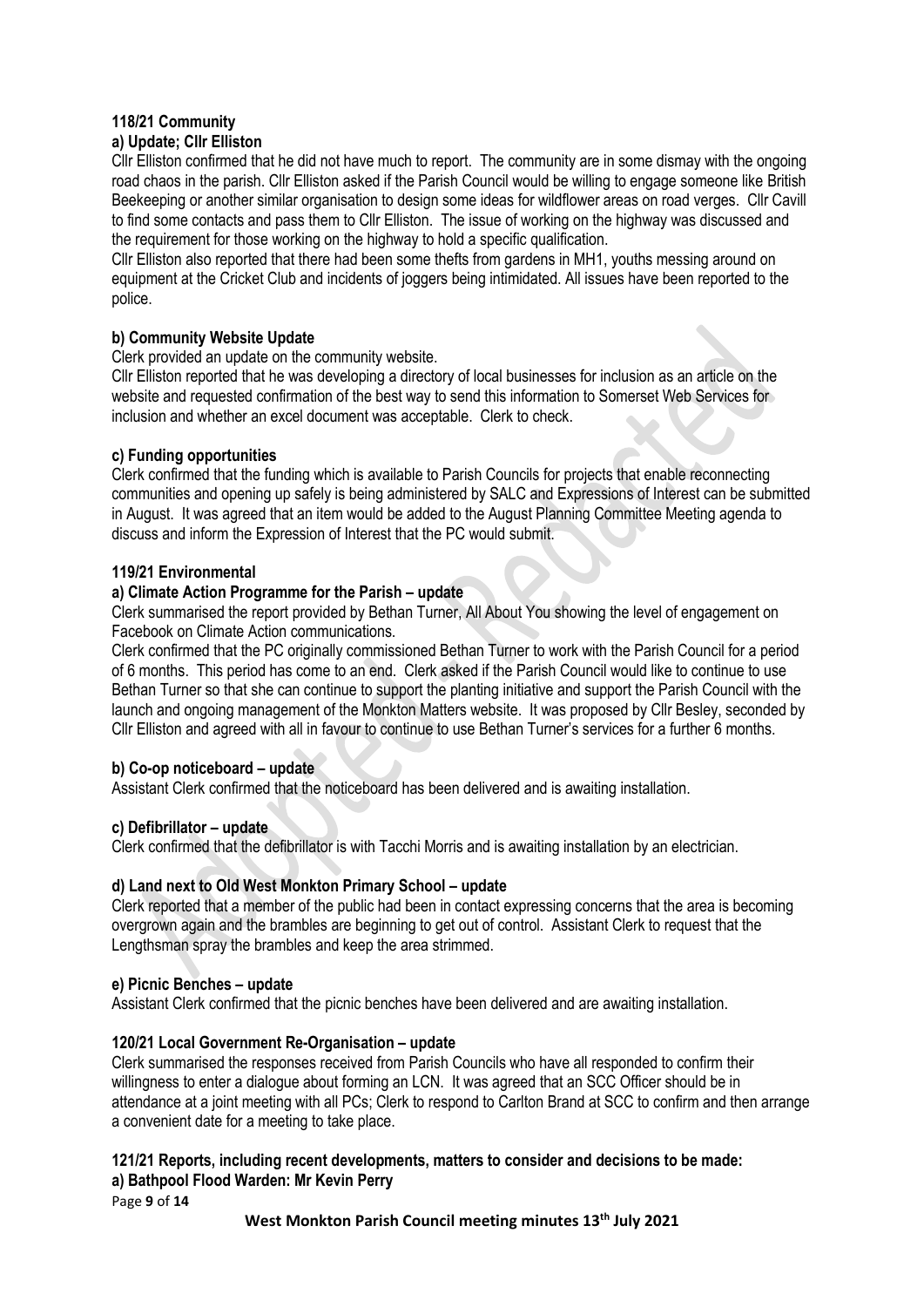Mr Perry reported that more than twice the normal rainfall for July fell in a couple of days. This resulted in a sharp rise in river levels but everything was ok.

Mr Perry also reported that all the MH1 attenuation ponds remained dry throughout the rainfall.

Mr Perry reported that he is in dialogue with FWAG about leaky dams and has registered his attendance at the Wessex Flood Warden Resilience Day and other events relating to the EA Alert System and Somerset Water Forums.

## **b) NP Delivery Group Chairman: Mr K Tutill / Assistant Clerk; Update.**

Mr Tutill summarised the supporting documents that have been developed to accompany the reviewed NP. It was proposed by Cllr Gage, seconded by Cllr Ellis and agreed with all in favour to approve the Change Record, Basic Conditions Statement, Sustainability Audit and NP Revisions Consultation documents.

Mr Tutill confirmed that the reviewed NP cannot be formally submitted until the HRA has been done, Ann Rhodes at SWT has requested the HRA.

### **c) Councillors with roles of responsibility (not all Councillors will have a report to make) Footpaths**

Cllr Gage reported that he had requested a further 5 gates to replace existing ones at identified places in the Parish.

### **BACH Chairman**;

Cllr Gage reported that he has spent a long time on the phone with BT trying to sort out the account and ensure that the correct charges are applied for telephone / broadband in accordance with the order made. BT are going to refund an additional £96.00 + VAT, the monthly cost will be £37.45+VATfor 24 months.

Cllr Gage also reported that he had a meeting with the school to discuss the utility bills. The bills have now been received and the school are proposing that a payment of £100.00 per month is paid for electricity, water and heating. It was proposed by Cllr Gage, seconded by Cllr Cavill and agreed with all in favour that a payment of £100.00 per month is paid to the school for utility costs.

#### **Allotments;**

Clerk confirmed that there was nothing to report.

## **Highways;**

Cllr Besley reported that the notes from the meeting with SCC Highways and the road and traffic issues document containing the SCC comments have been published on the PC website and shared on Facebook. Cllr Besley has requested members of the public send him any comments or observations.

Cllr Besley also reported that flooding is being experienced on Bridgwater Road because the drains between 128 Bridgwater Road and Roys Place are blocked. Clerk to report to SCC Highways.

#### **Water Resilience;**

Cllr Cavill confirmed that there was nothing to report.

## **Public Open Spaces/ Children's Play Areas and Recreation,**

Cllr Hope reported that the recent rainfall has caused significant growth of clover which is stopping the self closing gates on play parks to operate.

Cllr Cavill requested confirmation that the proposed modifications and comments on the CP lease were agreeable. Councillors confirmed that they were.

Cllr Cavill requested a resolution to accept the Forest School quoted costs circulated by Cllr Hall. It was proposed by Cllr Gage, seconded by Cllr Ellis and agreed with all in favour to accept the quote.

Cllr Cavill reported that a site meeting is taking place at the Country Park next week to discuss the Safe Routes to School footpath that will be placed at the bottom of the Country Park.

#### **Safe Routes to School**;

In Cllr Tully's absence there was nothing to report. It was noted that the WRR is expected to open as planned on 25th July.

## **Community Liaison /Transportation**;

Cllr Elliston confirmed that he had nothing further to report.

## **Local Government Re-Organisation;**

Cllr Cavill confirmed that there was nothing further to report.

## **d) Communications Report - Clerk.**

Page **10** of **14** Clerk confirmed that there was nothing to add to the report that was circulated in advance of the meeting.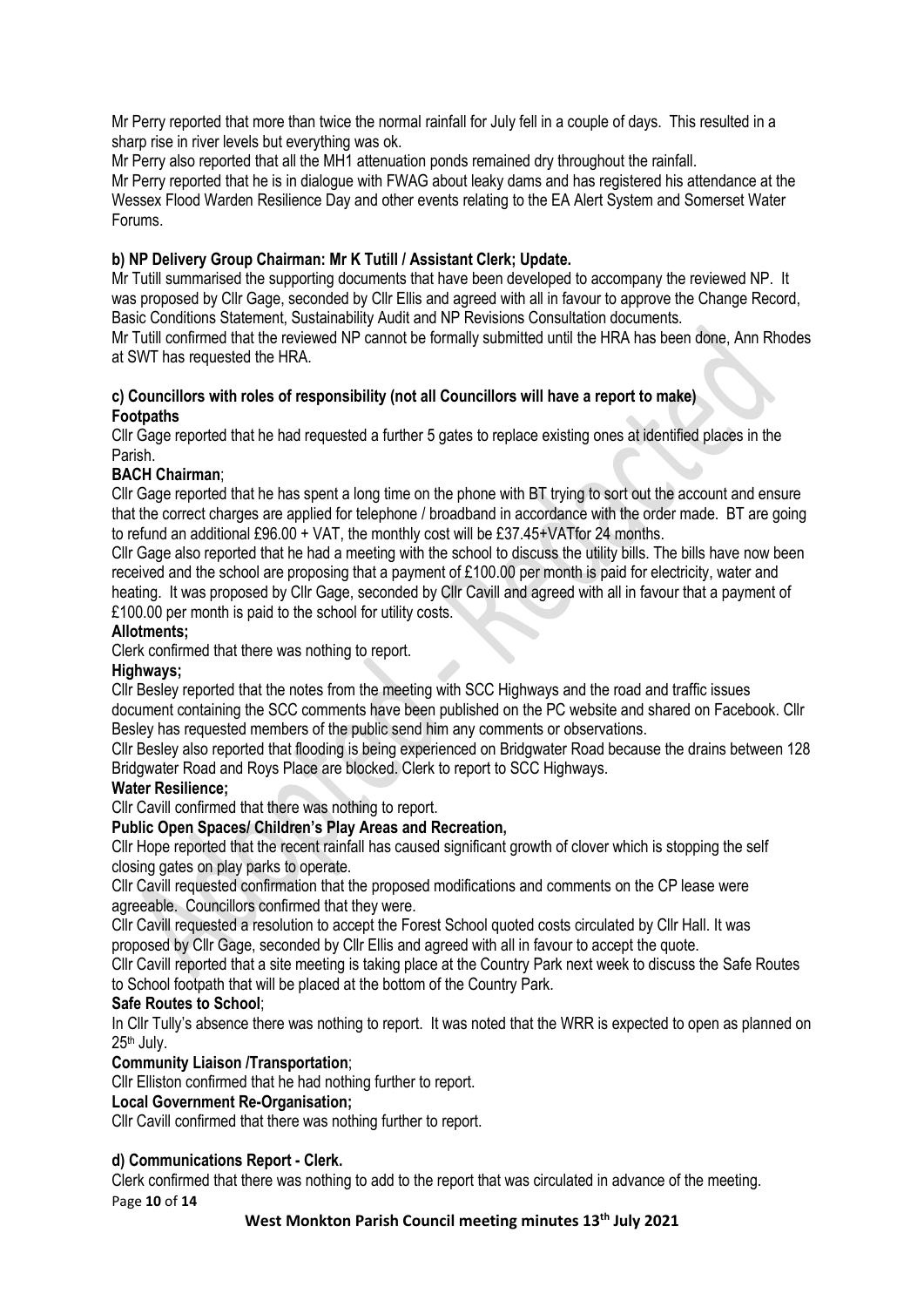**e) GDPR** 

Nothing to report.

#### **f) WMPC Chairman; Cllr Haskins**

Cllr Haskins confirmed that he had nothing further to report.

## **Representatives on outside bodies/Response to Consultations:**

**g) West Monkton Village Hall Management Committee**

In Cllr Tully's absence there was nothing to report.

## **h) The Spital Trust**

Cllr Ellis confirmed that there was nothing official to report but that following the replacement of the kitchens the cost of the insurance has increased.

### **i) Any events at which WMPC was represented**

No other events.

#### **j) Consultations responses to be developed / approved for submission** No consultations.

## **122/21 Assets a) Asset Register**

Up to date.

### **123/21 Finance**

## **a) BACH Finance to 30 th June 2021.**

Clerk summarised the BACH Finance report circulated in advance of the meeting which confirmed the income and expenditure in relation to the BACH up to the 30<sup>th</sup> June 2021. Clerk to liaise with the school about establishing a direct debit / standing order arrangement with the school for the monthly utility services costs.

#### **b) Quotes**

• Quotes, grant applications, other

Installation of two litter bins, one on either side of the road at the Monkton Elm bus shelters – litter is being left around the bus shelters. Black, two compartments, flap openings Cost for SWTC to supply and install £920.98 +184.20 vat

Installation of another the same at Gotton crossroads: supply and install coat the same Accept quote from SWTC

Proposed by Cllr Besley, seconded by Cllr Gage and all agreed by show of hands

- Having identified the need for a bus shelter cleaner, quotes sought from local companies to clean all 10 bus shelters in the Parish once a month. Only one company quoted. Quote no1 £15 per stop but £25.00 per stop first clean of 2xMerry Monk because they are dirtier than the rest.  $Cost = £170.00$  first time thereafter £150.00 Resolution to accept quote of £175.00 for an initial clean of the shelters. Cllrs to review the cleanliness of shelters before instructing further cleaning once every two months. Proposed by Cllr Elliston, seconded by Cllr Ellis and all agreed by show of hands.
- To note the Unity Bank Savings Account is now open. To agree to the transfer of £84000.00 to the savings account.

Proposed by Cllr Elliston, proposed by Cllr Ellis and all agreed by show of hands.

• To note the next meeting of the Audit Working Party on Friday 23rd July 2021 at 9.30 am by zoom.

## **c) Receipts and payments Receipts**

Page **11** of **14**

**West Monkton Parish Council meeting minutes 13th July 2021**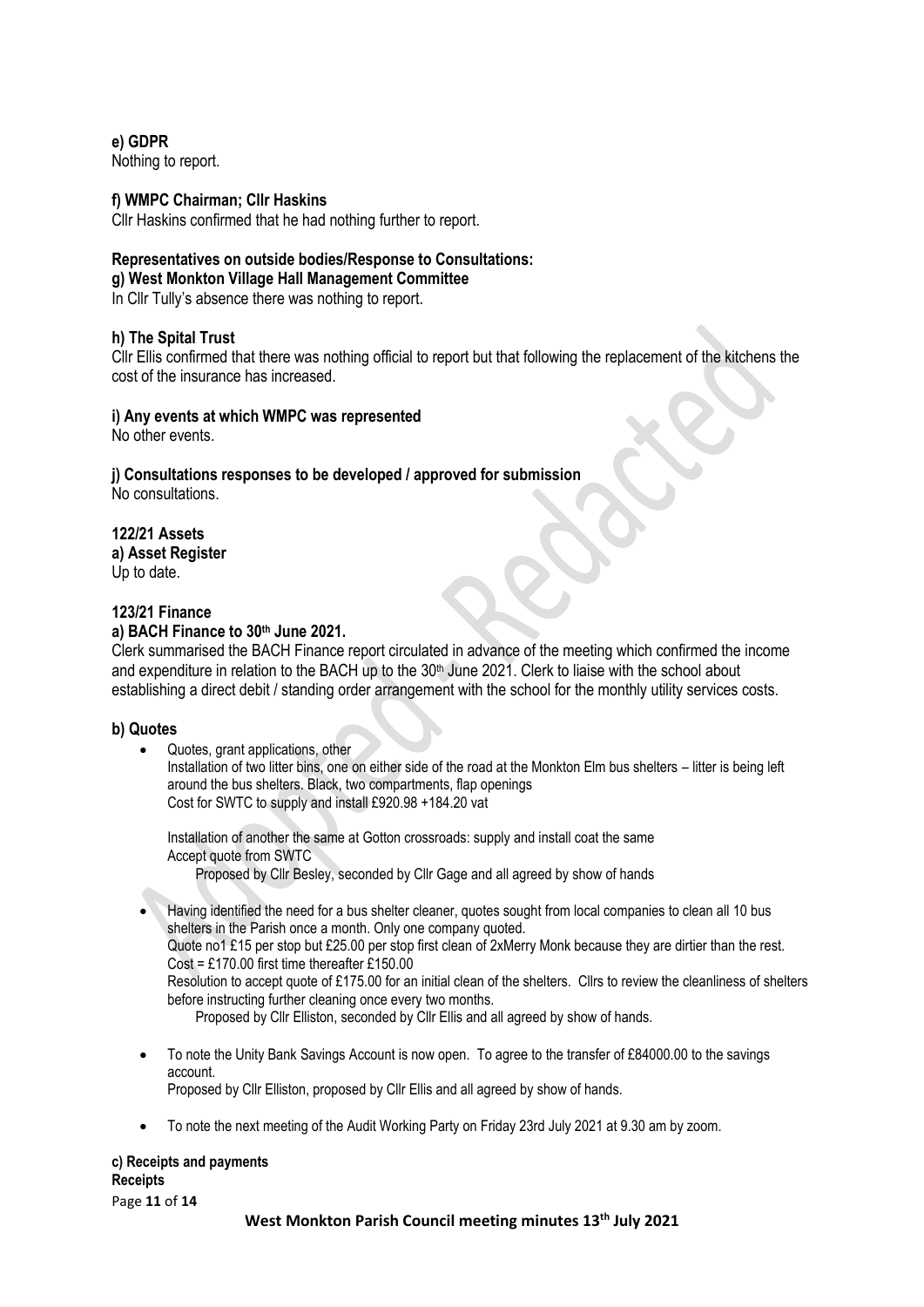| £1.61 June statement  |
|-----------------------|
| £ 3.22 May, 3.11 June |
| £ 2.04 May, 1.61 June |
| £2382.16 to follow    |
|                       |

| payee                                               | Payment ex vat | Vat    | How<br>paid | <b>Budget line</b>     |  |
|-----------------------------------------------------|----------------|--------|-------------|------------------------|--|
| A Pritchard litter picking                          | 42.00          |        | bacs        | wages                  |  |
| Tailored auto-enrolment pension contributions       | 79.45          |        | d-d         | Pension contributions  |  |
| A Shephard Clerks salary                            | XX.XX          |        | bacs        | salary                 |  |
| P Cavill assistant clerks salary                    | XX.XX          |        | bacs        | salary                 |  |
| HMRC month 4                                        | 449.01         |        | bacs        | Employer/NIC/PAYE      |  |
| A Shepherd Homeworkers allowance                    | 27.00          |        | bacs        | Homeworkers allowance  |  |
| P Cavill homeworkers allowance                      | 27.00          |        | bacs        | Homeworkers allowance  |  |
| S Rolls Lengthsmans Services                        | 231.45         |        | bacs        | Lengthsmans services   |  |
| <b>B Turner Environment initiatives/comms</b>       | 125.00         |        | bacs        | environment            |  |
| <b>SLCC Community Governance course</b>             | 1260.00        |        | bacs        | training               |  |
| NBB picnic tables for FG                            | 1050.00        | 210.00 | bacs        | Sports and general     |  |
| A Shepherd Clerks expenses first quarter            | 94.08          |        | bacs        | Clerk's expenses       |  |
| PCavill assistant clerk's expenses first qtr        | 17.35          |        | bacs        | Clerk's expenses       |  |
| SWTC first qtr. dog bin empty/grass cutting         | 4045.23        | 809.04 | bacs        | Dog bins/grass cutting |  |
| M Besley sprays for CP                              | 262.20         |        | bacs        | CPvol                  |  |
| T-M café refurb final                               | 1208.80        | 225.73 | bacs        | <b>CIL</b>             |  |
| Lantra training x 4 brush cutter incl certificates) | 608.00         | 121.60 | bacs        | training               |  |
| Bridgwater mowers materials for strimmer            | 31.00          | 6.20   | bacs        | Sports and general     |  |
| SALC annual subscription                            | 1067.32        |        | bacs        | subscriptions          |  |

*Any other invoices received before 13 July 2021 £ to follow, to be paid by bacs wherever possible.*

*for invoice*

**Payments**

*Expected before next meeting:*

*Came & Co insurance for mower (8th August) (last year £324.00) no vat, to be paid by bacs, (Sports and General)*

Proposed by Cllr Ellis, seconded by Cllr Hope and all agreed by show of hands.

Payments made since last meeting of WMPC.

**1. To note: Payments made using debit card**

Purchases for B Popham Youth Club total £110.94<br>From Argos: Bean bags £75.00 + vat 15.00=

From Argos: Bean bags £75.00 + vat 15.00 = £90.00<br>From Amazon: First Aid kit £7.49 + vat 1.50 = £8.99 First Aid kit  $£7.49 +vat1.50 = £8.99$ Sharpie pens £7.50+vat1.50=£9.99 Accident report book £2.46 +vat  $0.49 = \text{\textsterling}2.95$ . RiggingUK anchors for picnic tables and safety wear for strimmer 126.90 + vat25.38= £152.28

#### **2. To note: Payments by bacs/transfer:**

West Country Crime Stoppers £400.00 no vat WMPC Climate Resilience grant £500.00 no vat

Oliver Scott logo for Monkton Matters £80.00 (no vat)(Comms)

Bridgwater Mowers Stihl brush cutter £275.83 +vat  $55.17 = £331.00$  (Sports and General)

#### **3. To note: Payment by direct debit**

Invoice 9886 June 25th Monthly payment of £12.00 + vat £2.40 = £14.40 to Tailored Auto Enrolment, for the servicing plan. Tailored auto enrolment pension deductions: £79.45 subject to confirmation

Invoice SWS108366 Monthly invoice £59.80 + vat £11.96 = £71.76 to Somerset Web Services (13 mailboxes) April fin sheet)

Microsoft annual subscription 59.99 renewal for 1 laptop, new subscription for the other laptop (free for first year) 59.99.

Page **12** of **14**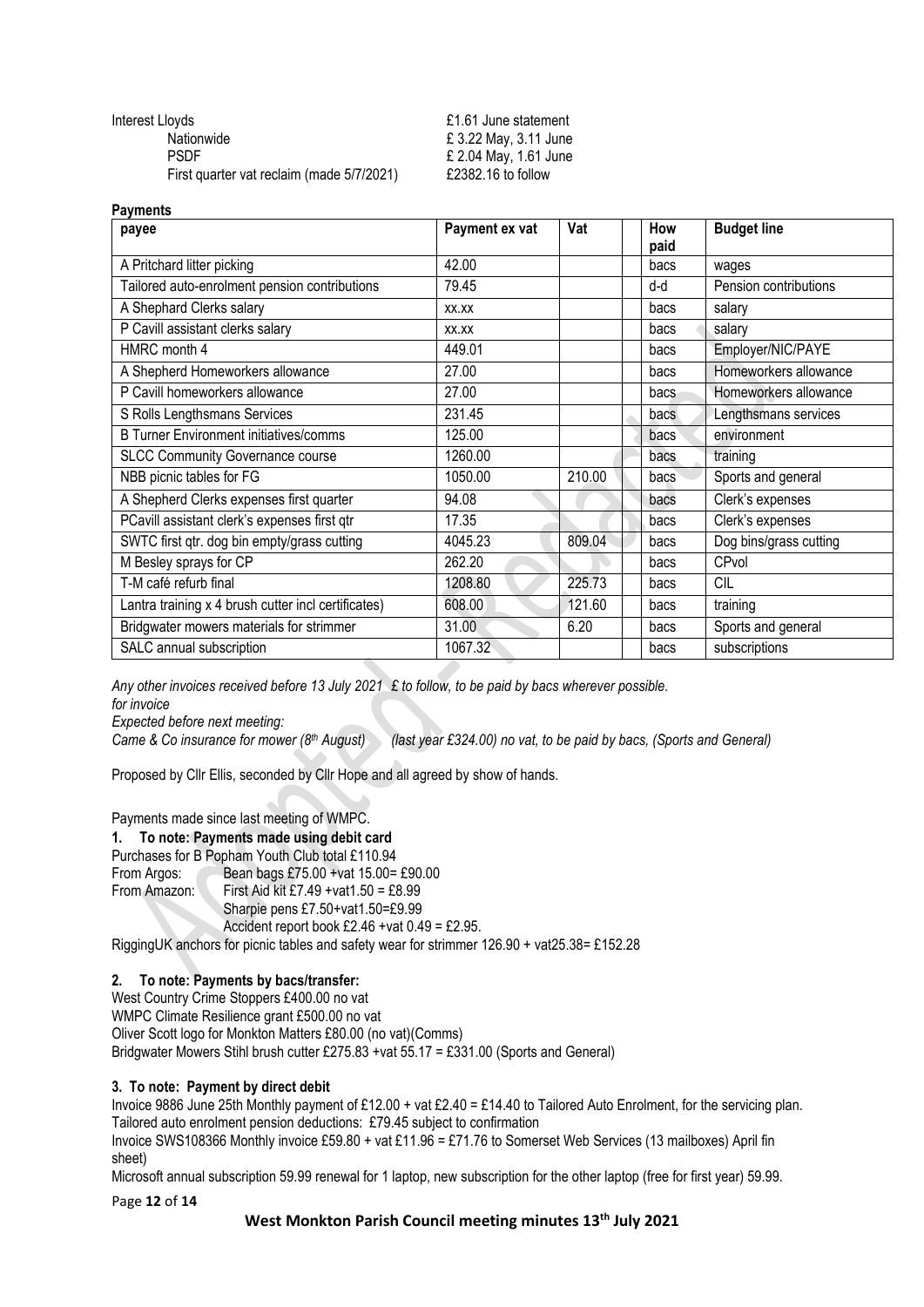ICO annual subscription to be deducted 12/7/2021 £35.00

### **4. Cheque**

Nil

#### **d) WMPC Bank reconciliation**

Bank reconciliation and budget check: please check on green financial sheet. Ask any questions by email. Bank reconciliation for 1st July is complete and balanced.

*General notes on spreadsheet* 

Each column heading is dated first of the month.

Each monthly receipt column is a snapshot of what **has been received** in the month prior to 1st of the month. Each monthly expenditure column itemizes payment that **will be made** (i.e., paying the last month's bills) after 1st of the month. These are the monthly list of payments for approval.

Bank statements for 1<sup>st</sup> of the month provide the figures shown on the financial sheet (bottom left - hand corner).

*Specific notes for WMPC July financial sheet*  WMPC Receipts Shows receipts between 1 June and 30 June. Includes interest from three bank accounts.

WMPC Expenditure details

Env: Business all about you £125.00 (no vat) plus picnic tables (NBB Recycled Furniture) 1050.00 +210.00vat =1260.00. Total on the fin sheet =£1385.00.

Dog bin emptying/grass cutting £4045.23 +809.04vat=£4854.27

Youth Club in June column of July fin sheet three bean bags £75.00+15.00vat = £90.00, plus accident book, sharpie pens, first aid kit: Youth Club total =  $£110.94$  (incl vat)

Sundry admin in July column: ICO 35.00 (no vat)

IT in June column for July fin sheet 119.98(x2) Microsoft subscriptions

Lengthsman 137.50 no vat

CIL project footpaths (Lengthsman) 50.00 no vat

Sports and general: Rigging UK earth anchors chainsaw combi set £126.90+vat25.38=£152.28 and stihl brush cutter

275.83+vat55.17 = £331.00, plus materials (fuel etc) £31.00 +vat 6.20 =37.20. Total on the fin sheet =£520.48.

Training: second installment of Community Governance course 1260.00 + Lantra training x 4, 608.00+vat 121.60 = 729.60. Total in fin sheet £1989.60.

CIL: T-M refurb final accounts £1208.80 +vat 225.73 = total £1434.53.

#### **124/21 Other matters for report only – items for discussion - no decision**

Items for next meeting agenda - by Monday 2<sup>nd</sup> August 2021 - noted.

## **125/21 Dates of forthcoming meetings:**

Parish Council: Second Tuesday in the month 2021: 10th Aug, 14th Sep, 12th Oct, 9th Nov, 14th Dec Planning Committee First Tuesday in the month 2021: 3rd Aug, 7th Sep, 5th Oct, 2nd Nov, 7th Dec Parish Surgery Second Thursday in the month at 7pm (virtual), to return to face to face at 8.30am at the BACH from July. Audit Working Party: 23rd July 2021 at 9.30am (Virtual) Annual Parish Meeting: 30th March 2022 BACH committee: 20<sup>th</sup> July 2021 at 6.30pm at the BACH Budget and Precept Working Party November 2021 TBC

Meeting finished at 10.15pm